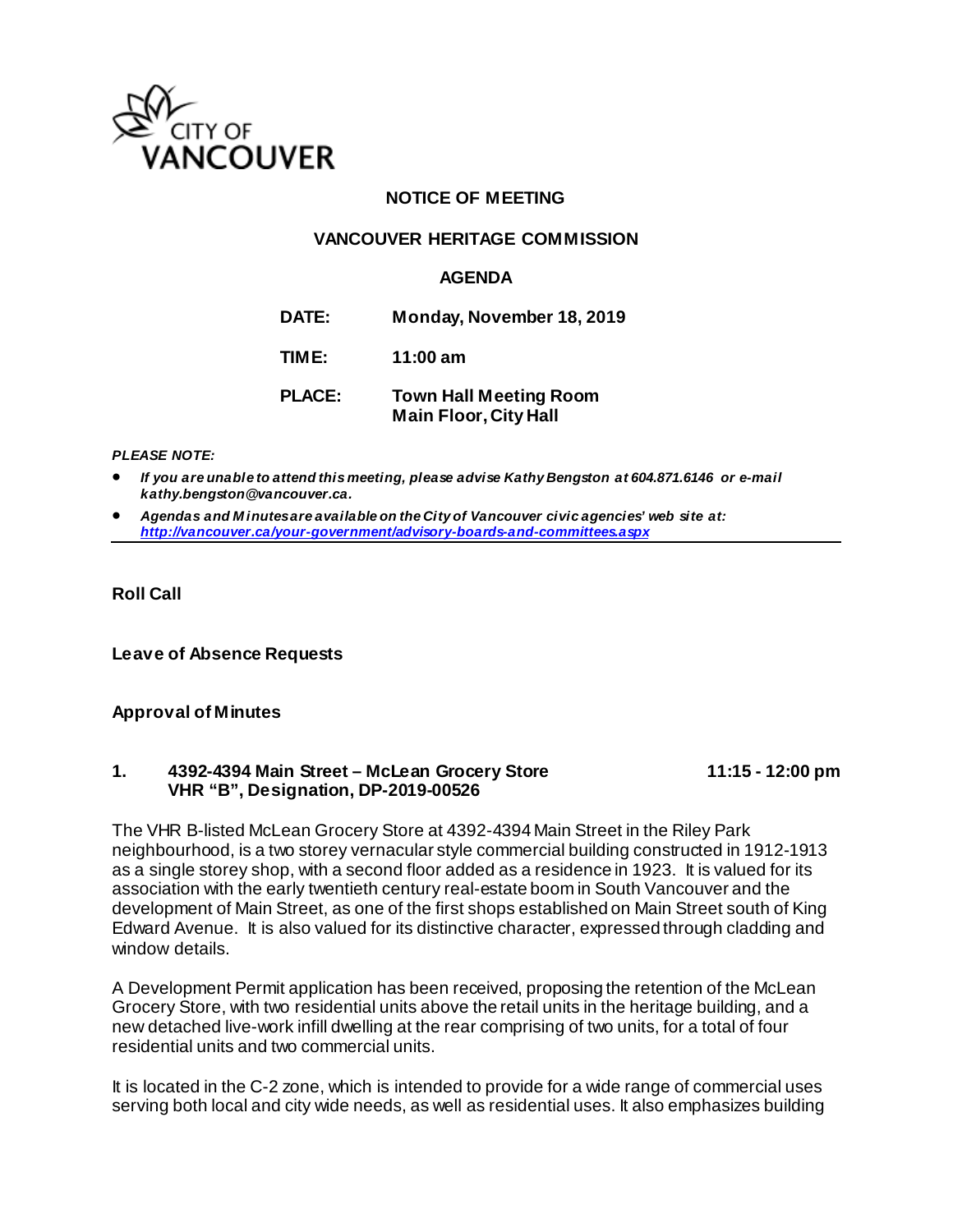design that furthers compatibility among uses, ensures livability, limits impact on adjacent residential sites, and contributes to pedestrian interest and amenity, and on that basis the proposal meets the intent of the District Schedule. The density sought is within conditional, 1.72 FSR (1.75 FSR conditionally permitted for dwelling uses in conjunction with other uses). Other relaxations sought are within the discretion of the Director of Planning, and include parking and loading, and is supportable on the condition that the McLean Grocery Store be protected by heritage designation.

The applicant will be present to explain the plan in further detail. Staff are seeking the Commission's comments on the following issues.

#### **Issues:**

- Compatibility of new dwelling with the heritage building
- Conservation approach
- Support for designation and Conservation Plan
- **Applicant:** Joe Muego Architect, Hearth Architectural Inc. (joe@hearthworks.ca) Andre Lessard, Heritage Consultant (dewhirstlessard@shaw.ca)

**Staff:** Hugh McLean, Heritage Planner; Patrick Chan, Development Planner

#### **2. Culture I Shift – Update 12:00 pm - 1:00 pm**

Staff will give an update on the recent council approved culture plan: *Culture|Shift: Blanketing the City in Arts and Culture*, and the integrated *Making Space for Arts and Culture: Cultural Infrastructure Plan* as they relate to Reconciliation, redress, decolonization and heritage. Staff from Cultural Services and the Chinatown Transformation Team will give a presentation on these plans, recent city-wide, national, and international initiatives, and the importance of integrating Indigenous cultural heritage, and tangible and intangible cultural heritage into an expanded understanding of heritage as it relates to Vancouver.

**Staff:** Branislav Henselmann, Managing Director, Cultural Services, ACCS Alix Sales, Senior Cultural Planner, Cultural Services, ACCS Kamala Todd, Indigenous Arts and Culture Planner, Cultural Services, ACCS Helen Ma, Planner, Chinatown Transformation Team, PDS Metha Brown, Cultural Planner, Cultural Services, ACCS

## **3. Staff Update 1:00 pm – 1:20 pm**

## **Heritage Action Plan – Heritage Conservation Program Renewal – Update**

Staff will provide a brief update on the upcoming report to Council on the Heritage Conservation Program Renewal, and the Heritage Register Update scheduled for late 2020.

At the meeting and the workshop with the VHC on July 16, 2018, as well as on a regular Commission meeting on March 11, 2019, staff has presented the proposed new approach to heritage policy featured in this report, focusing on: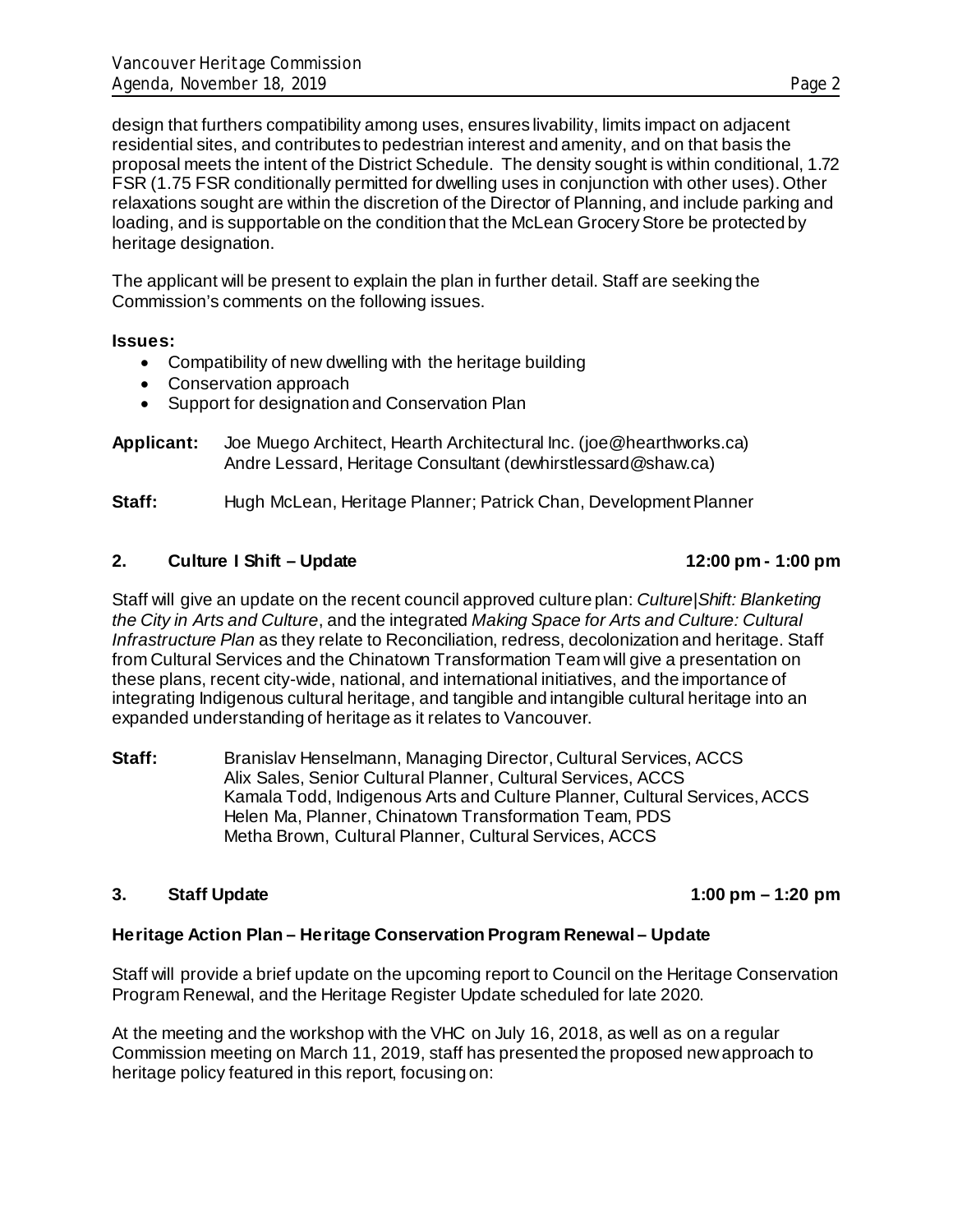- "Historic urban landscape" approach to the heritage management and planning process by increasing the role of communities, inclusivity, and diversity
- City-wide application of Canadian best practice: Standards and Guidelines for the Conservation of Historic Places in Canada
- Prioritizing Indigenous cultural heritage and cultural diversity in Vancouver communities
- Recognizing and incorporating intangible cultural heritage
- Integration of heritage and community planning
- Sustainable heritage rehabilitation

Staff also presented a proposed set of minor amendments to existing by-laws, administrative bulletins and policies for review and input into the finalization of these items. The feedback received from the VHC has highlighted some outstanding issues and helped stage the outstanding component – the Vancouver Heritage Register Upgrade for completion in late 2020, subject to receiving the MST Nations' self-directed input. This final report under the Heritage Action Plan initiative, which is to be conducted through the City-wide Plan consultation process in 2020, will be brought forward for additional consultation with the VHC.

The Heritage Conservation Program Renewal report to Council is scheduled for February 28, 2020.

**Staff:** Zlatan Jankovic, Senior Heritage Planner

#### **4. Proposed Vancouver Heritage Register Addition 1:20 pm – 1:30 pm 818 Keefer Street**

Heritage Staff received a time-sensitive request to evaluate 818 Keefer Street for addition to the Vancouver Heritage Register so that this property could be considered for a Vancouver Heritage Foundation True Colours Grant. Because of the time constraint, a SoS has not yet been drafted and the Evaluation was not able to be reviewed by the Statements of Significance and Vancouver Heritage Register Subcommittee before being presented to the Vancouver Heritage Commission.

At this time, Staff are seeking the Heritage Commission's endorsement to add 818 Keefer Street to the Vancouver Heritage Register as a C-listing. In the future when a Statement of Significance is produced for this property, the Evaluation and SoS will be reviewed by the Subcommittee and adjusted as required.

818 Keefer Street was built in 1901, and is valued for its connection to the early growth of Strathcona as a working-class neighbourhood and for its gabled vernacular architecture. It is part of a contiguous group of houses of a similar style and age.

**Staff:** Maxine Schleger, Heritage Planning Analyst

## **4. New Business 1:30 pm – 1:45 pm**

**Adjournment**